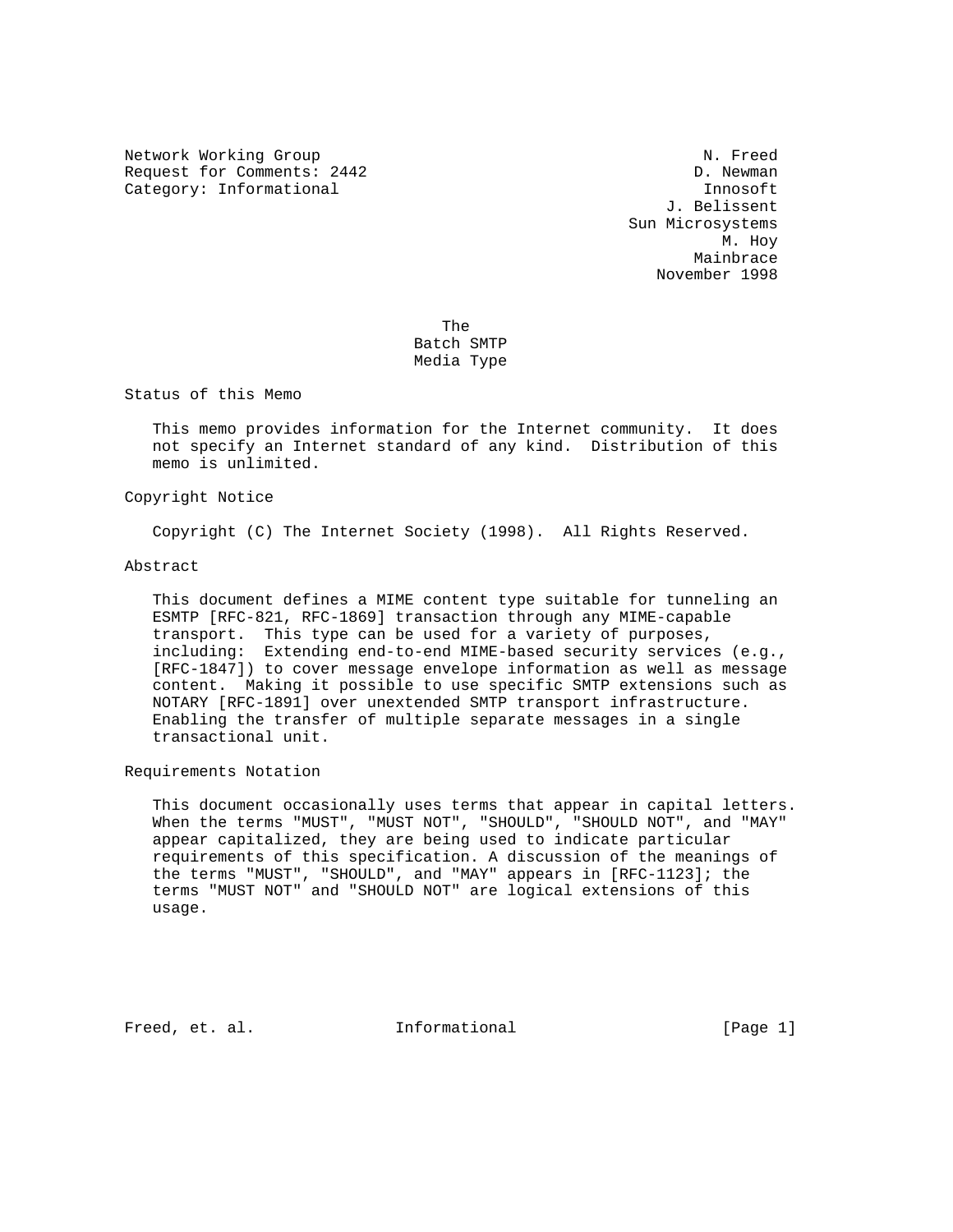The Application/batch-SMTP Content Type

 The "application/batch-SMTP" MIME content type is a container for the client side of an SMTP or ESMTP transaction. In keeping with traditional SMTP, the contents are line oriented and CRLF line terminators MUST be used.

The "application/batch-SMTP" type is defined as follows:

 Media type name: application Media subtype name: batch-SMTP Required parameters: none Optional parameters: required-extensions Encoding considerations: 8bit material may appear, so quoted-printable or base64 encoding may be necessary on transports that do not support 8bit. While the content of this type is line-oriented and uses conventional CR/LF terminators, lines longer than 7bit and 8bit encodings allow (998 octets) may appear, hence quoted-printable or base64 encoding may be necessary even in conjunction with 8bit transports. Security considerations: Discussed in the Security Considerations Section.

How application/batch-SMTP is used

 The following diagram illustrates how the application/batch-SMTP type is intended to be used:



 A conventional SMTP message transaction is converted into an application/batch-SMTP object by the batch SMTP generator. This object is then carried over some type of MIME-capable transport. Once the destination is reached the object is presented to a batch SMTP processor, which converts the application/batch-SMTP object back into a conventional SMTP message transaction.

Freed, et. al. 10. Informational 1999 [Page 2]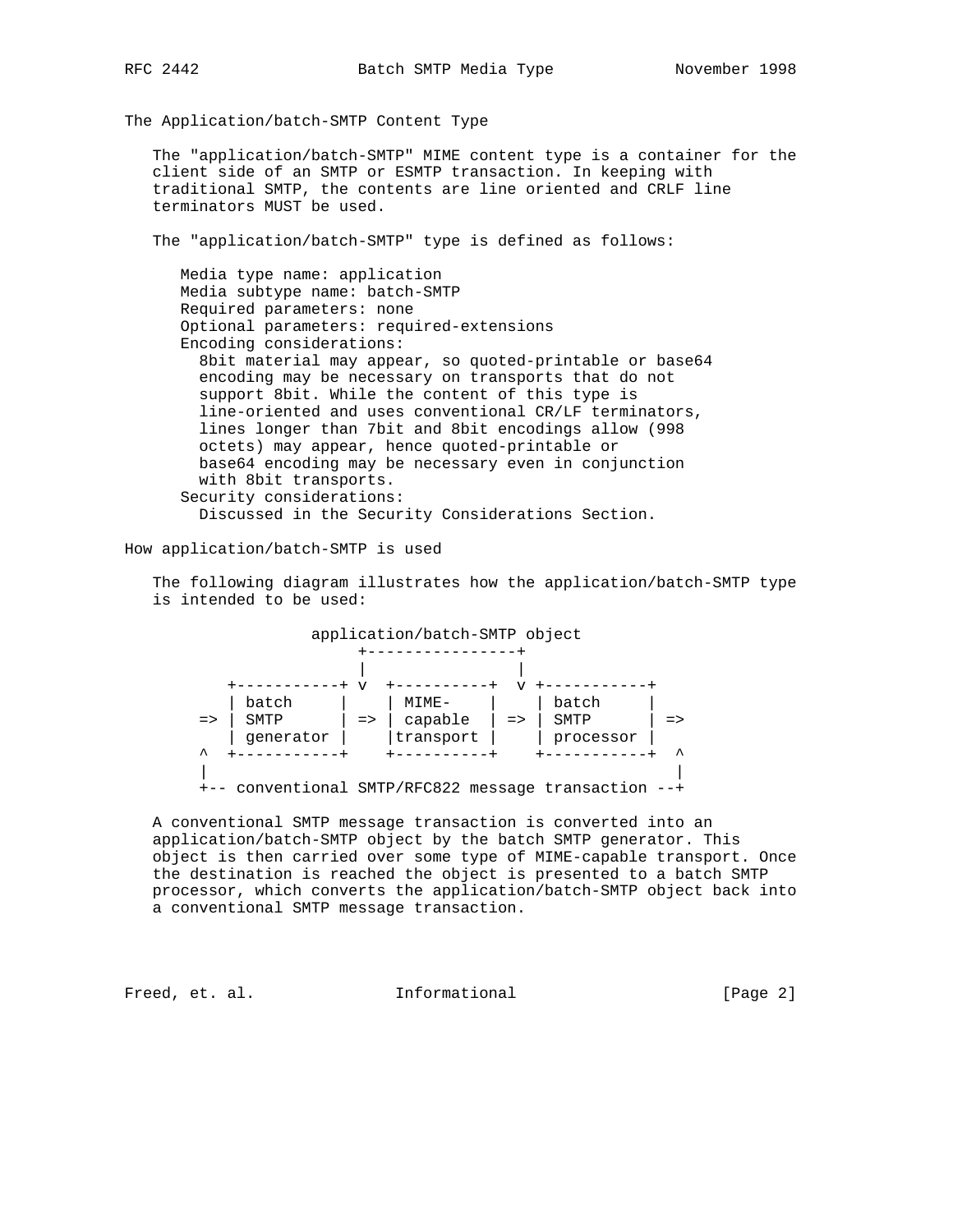Generation of application/batch-SMTP material

 Application/batch-SMTP material is generated by a specially modified SMTP client operating without a corresponding SMTP server. The client simply assumes a successful response to all commands it issues. The resulting content then consists of the collected output from the SMTP client.

Honoring SMTP restrictions

 Most batch SMTP processors will be constructed by modifying and extending existing SMTP servers. As such, all of the restrictions on SMTP constructs imposed by RFC 821, RFC 1123, and RFC 1869 MUST be observed. In particular, restrictions on command and data line lengths, number of recipients, and so on still exist and apply to batch SMTP.

Use of SMTP Extensions

 Since no SMTP server is present the client must be prepared to make certain assumptions about which SMTP extensions can be used. The generator MAY assume that ESMTP [RFC-1869] facilities are available, that is, it is acceptable to use the EHLO command and additional parameters on MAIL FROM and RCPT TO. If EHLO is used MAY assume that the 8bitMIME [RFC-1652], SIZE [RFC-1870], and NOTARY [RFC-1891] extensions are available. In particular, NOTARY SHOULD be used. MAY create private bilateral agreements which specify the availability of additional SMTP extensions. Additional SMTP extensions MUST NOT be used in the absence of such an agreement, and, perhaps more importantly, a conformant generation of application/batch-SMTP objects MUST be able to produce objects restricted to use of the extensions listed above.

 The "required-extensions" content type parameter MAY be used to communicate a list of the extensions actually used, specified as a comma-separated list of EHLO responses. If absent it defaults to the list "8bitMIME,SIZE,NOTARY". Any use by private bilateral agreement of additional or different extensions MUST be noted in the "required-extensions" parameter.

 Note that many SMTP extensions simply do not make sense in the context of batch SMTP. For example, the pipelining extension [RFC- 2197] makes no sense in the absence of a network connection.

Freed, et. al. 1nformational 1999 [Page 3]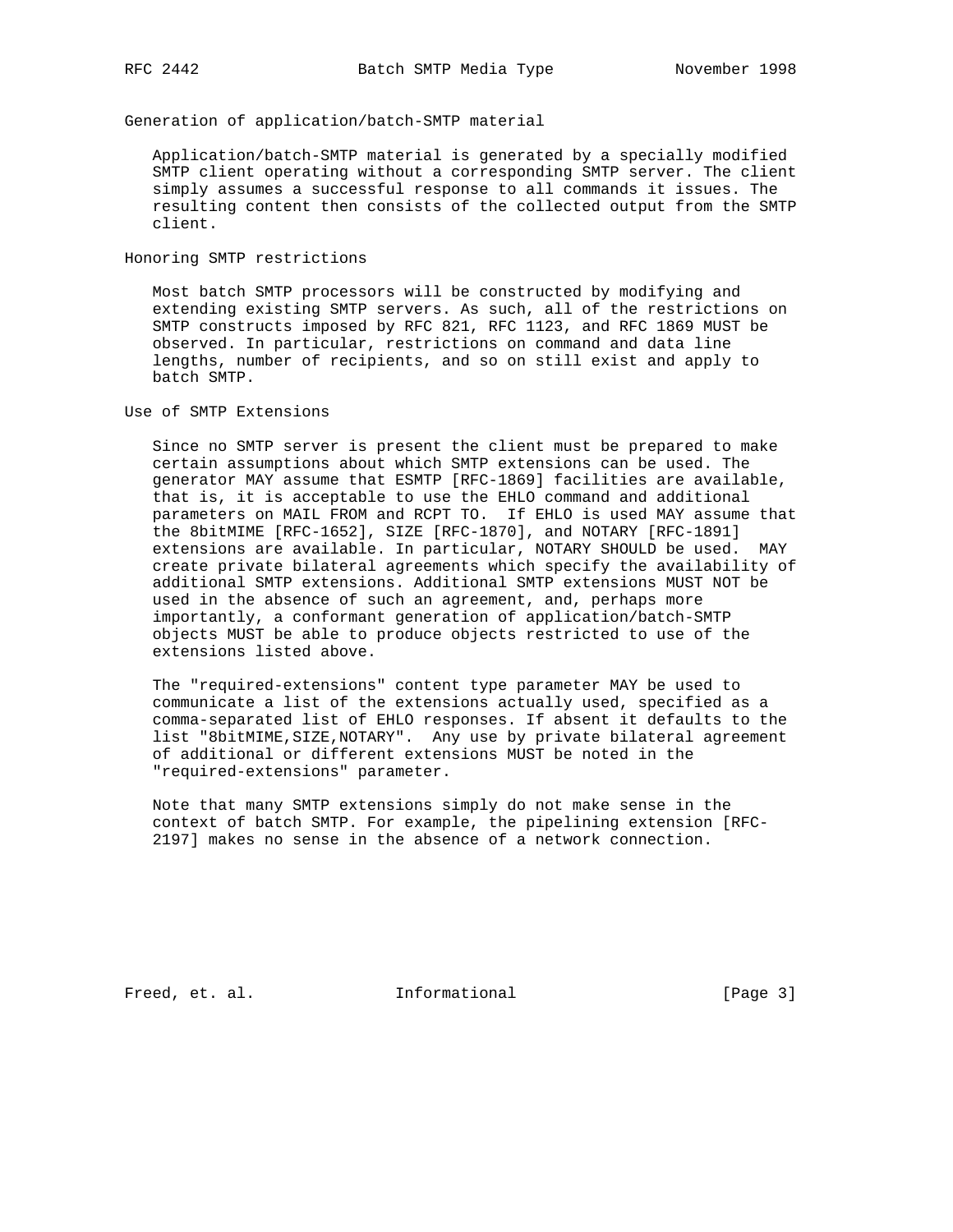## Handling Multiple Messages

 Generators SHOULD attempt to minimize the number of messages placed in a single application/batch-SMTP object. Ideally a single application/batch-SMTP object will be created for each message. Note, however, that some uses of application/batch-SMTP (e.g., mail bagging) may exist solely to take advantage of the multiple messages in a single container capability of batch SMTP, so requiring one message per container is not possible.

 DISCUSSION: The SMTP protocol provides for the transfer of a series of messages over a single connection. This extends in a natural way to batch SMTP. However, the issues in batch SMTP are somewhat different. Suppose, for example, that a batch SMTP processor receives an application/batch-SMTP object containing two messages but is unable to process the second message because of a storage allocation failure. But suppose that not only does this failure preclude processing of the second message, it also precludes recording that the first message has already been processed. Subsequent reprocessing of the application/batch-SMTP could then lead to duplication of the first message.

 This issue is not materially different from the well-known problems with SMTP synchronization that in practice often lead to duplicated messages. Since this behavior is inherent in SMTP to begin with it is not incumbent on application/batch-SMTP to completely address the issue. Nevertheless, it seems prudent for application/batch-SMTP to try and not make matters even worse.

Transport of application/batch-SMTP objects

 Application/batch-SMTP objects may be transported by any transport capable of preserving their MIME labelling, e.g., HTTP or SMTP.

 Transports MUST remain cognizant of the special nature of application/batch-SMTP. An application/batch-SMTP object contains one or more "frozen" SMTP message transactions. SMTP message transactions typically carry with them various assumptions about quality of service, e.g., that messages will either be delivered successfully or a nondelivery notification will be returned, that a nondelivery notification will be returned if delivery cannot be accomplished in a timely fashion, and so on. It is vital that the encapsulation of these objects for carriage over other forms of transport not interfere with these capabilities.

Freed, et. al. 1nformational 1999 [Page 4]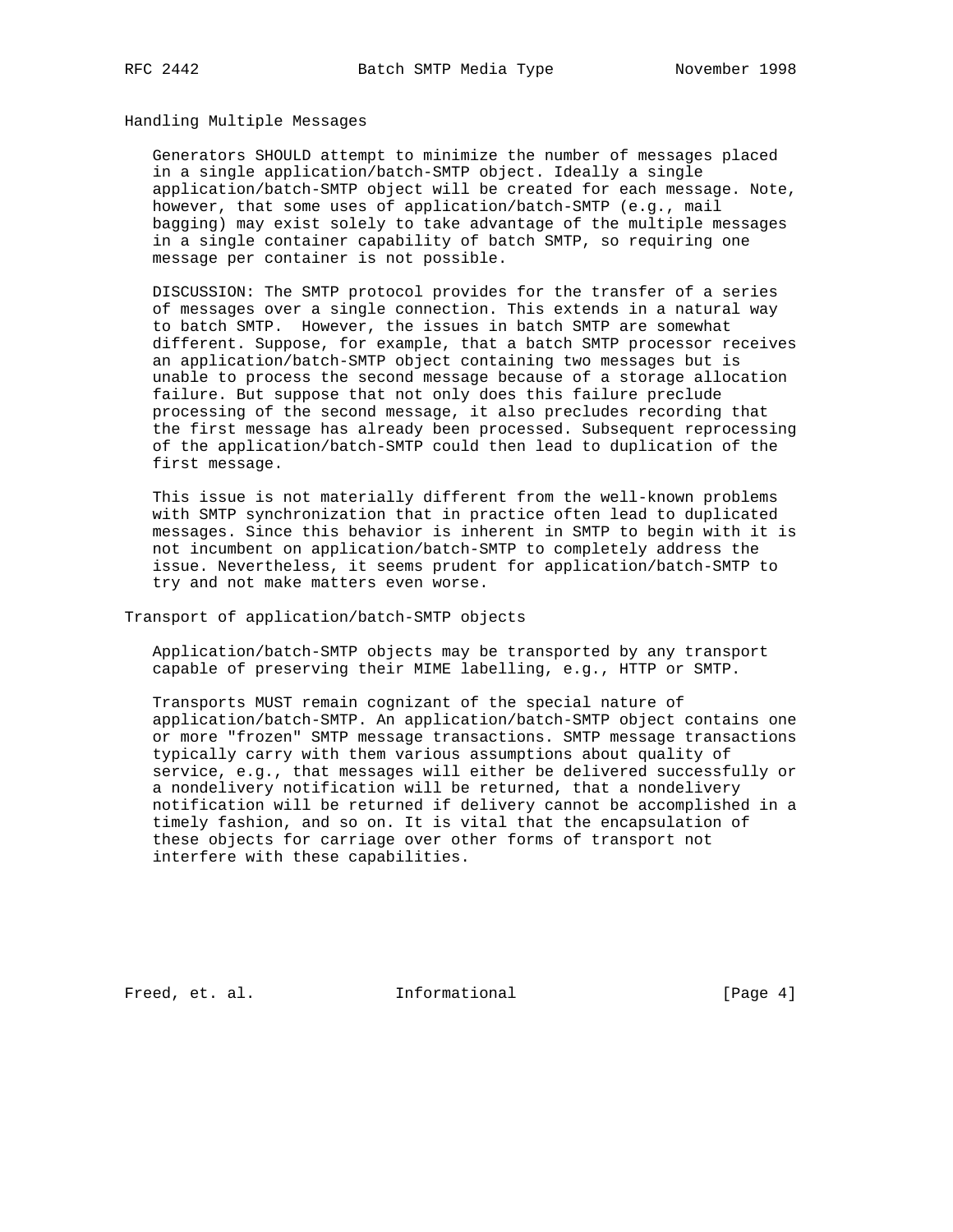Processing of application/batch-SMTP material

 Processing of application/batch-SMTP material is considerably more complex than generating it. As might be expected, a modified SMTP/ESMTP processor is used. However, since it cannot return information to the client, it must handle all error conditions that arise itself. In other words, a batch SMTP processor assumes both the responsibilities of a traditional SMTP server as well as part of the responsibilities of a traditional SMTP client.

 As such, a conforming processor: MUST check MIME content type information to insure that the material it has been presented with is labelled as application/batch-SMTP and doesn't specify any extensions the processor doesn't support in the "required-extensions" parameter. Application/batch-SMTP objects that employ an unsupported extension SHOULD be forwarded to the local postmaster for manual inspection and handling. MUST accept any syntactically valid EHLO or HELO command. MUST accept any syntactically valid MAIL FROM command. A conforming processor, MAY, if it so desires, note the unacceptability of some part of a given MAIL FROM command and use this information to subsequently generate non-delivery notifications for any or all recipients. MUST accept any syntactically valid RCPT TO command. A conforming processor SHOULD note the unacceptability of some part of a given RCPT TO command and subsequently use this information to generate a non-delivery notification for this recipient in lieu of actually delivering the message. MUST accept any of the additional parameters defined by the 8bitMIME, SIZE, and NOTARY SMTP extensions on the MAIL FROM and RCPT TO commands. MUST accept the DATA command even when no valid recipients are present. 8bit MIME messages MUST be accepted. MUST accept the RSET command and handle multiple messages in a single application/batch-SMTP object. Processors MUST process each message in an application/batch-SMTP object once and SHOULD take whatever steps are necessary to avoid processing a message more than once. For example, if processing of an application/batch-SMTP object containing multiple messages is interrupted at an intermediate point it should subsequently be restarted at the end of the last message that was completely processed. SHOULD forward any syntactically invalid application/batch-SMTP message to the local postmaster for manual inspection and handling.

## Security Considerations

 Application/batch-SMTP implements a tunneling mechanism. In general tunneling mechanisms are prone to abuse because they may provide a means of bypassing existing security restrictions. For example, an application/batch-SMTP tunnel implemented over an existing SMTP transport may allow someone to bypass relay restrictions imposed to block redistribution of spam.

Freed, et. al. 1nformational 1999 [Page 5]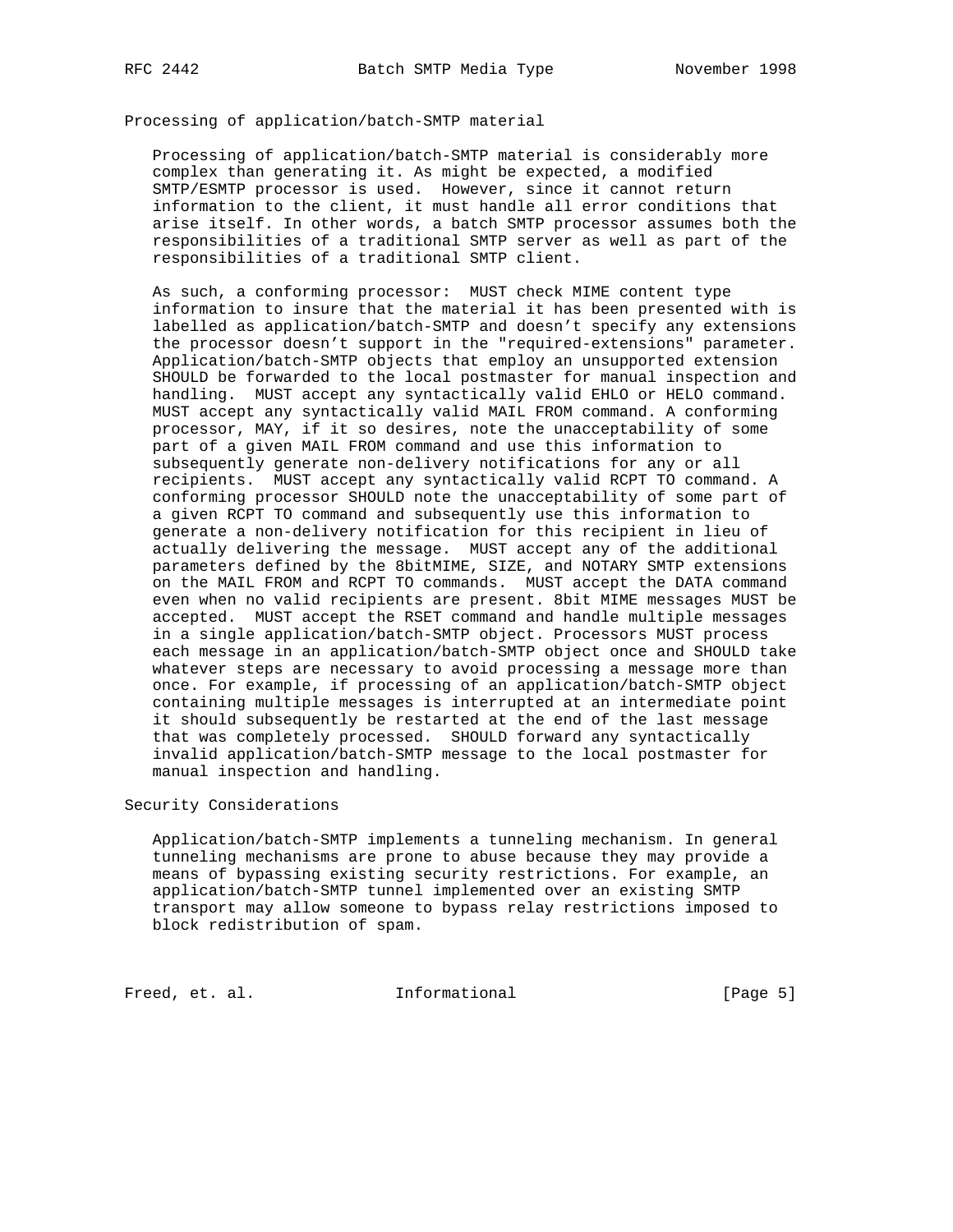Application/batch-SMTP processors SHOULD implement access restrictions designed to limit access to the processor to authorized generators only. (Note that this facility may be provided automatically if application/batch-SMTP is being used to secure message envelope information.)

## Acknowledgements

 The general concept of batch SMTP has been around for a long time. One particular type of batch SMTP was defined by Alan Crosswell and used on BITNET to overcome BITNET's native 8 character limit on user and host names. However, this form of batch SMTP differed from the current proposal in that it envisioned having the server return the status code responses to the client. In this case the client bore the burden of correlating responses with the original SMTP dialogue after the fact.

 Unfortunately this approach proved not to work well in practice. BITNET eventually switched to the same basic form of batch SMTP that has been defined here. Unfortunately that definition was, to the best of the present authors' knowledge, never captured in a formal specification. It should also be noted that the definition given here also differs in that it takes SMTP extensions into account.

 Einar Stefferud had previously considered the problem of carrying extended SMTP messages over unextended SMTP transports. He proposed that some form of "double enveloping" technology be developed to address this problem. The mechanism presented here effectively implements the type of solution he proposed.

References

- [RFC-821] Postel, J., "Simple Mail Transfer Protocol", STD 10, RFC 821, August 1982.
- [RFC-822] Crocker, D., "Standard for the Format of ARPA Internet Text Messages", STD 11, RFC 822 August 1982.
- [RFC-1123] Braden, B., "Requirements for Internet Hosts -- Application and Support", STD 3, RFC 1123, October 1989.
- [RFC-1652] Klensin, J., Freed, N., Rose, M., Stefferud, E. and D. Crocker, "SMTP Service Extension for 8bit-MIMEtransport", RFC 1652, July 1994.
- [RFC-1847] Galvin, J., Murphy, S., Crocker, S. and N. Freed, "Security Multiparts for MIME: Multipart/Signed and Multipart/Encrypted", RFC 1847, October 1995.

Freed, et. al. 1nformational 1999 [Page 6]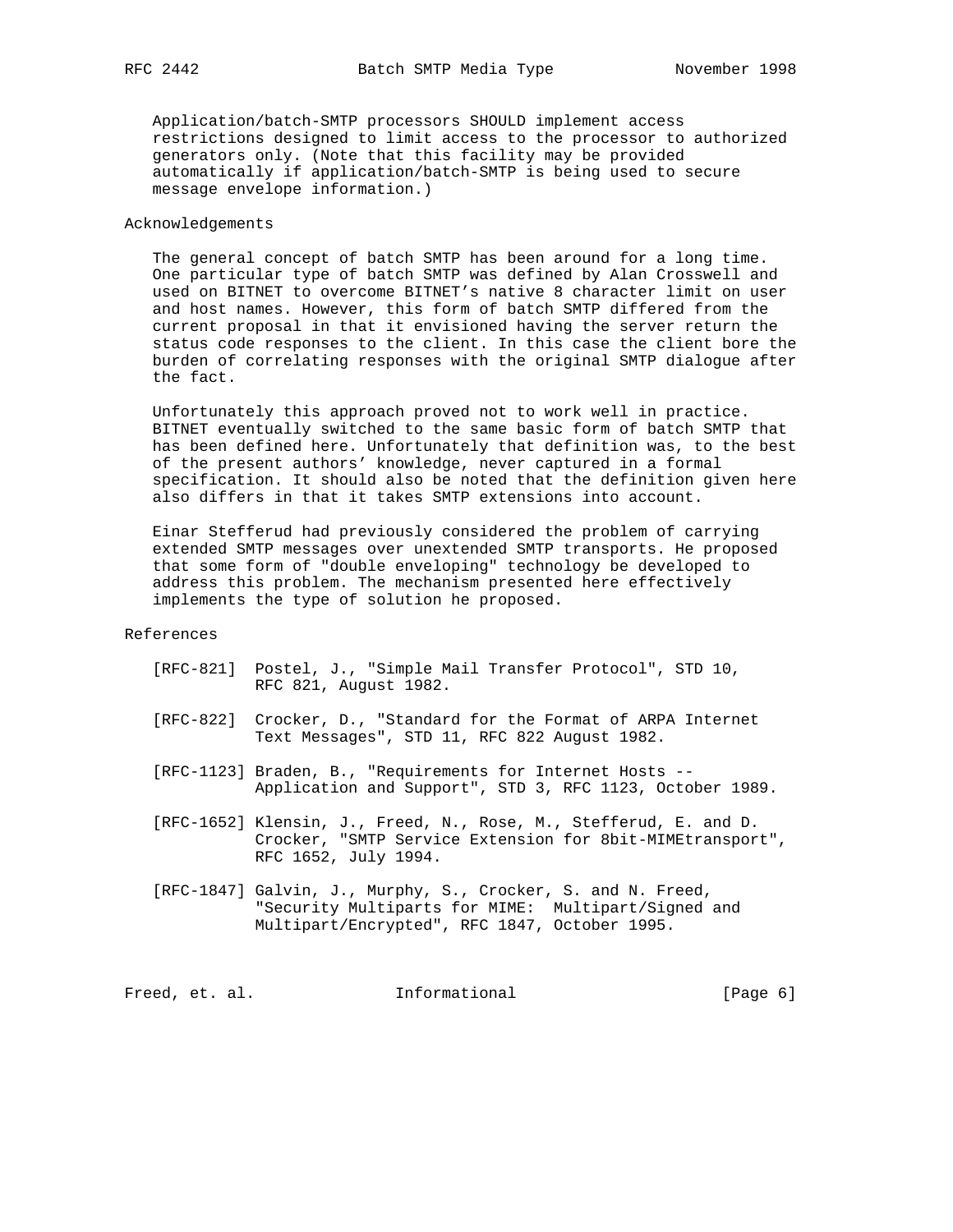- [RFC-1869] Klensin, J., Freed, N., Rose, M., Stefferud, E. and D. Crocker, "SMTP Service Extensions", STD 10, RFC 1869, November 1995.
- [RFC-1870] Klensin, J., Freed, N., Moore, K., "SMTP Service Extension for Message Size Declaration", STD 10, RFC 1870, November, 1995.
- [RFC-2045] Freed, N. and N. Borenstein, "Multipurpose Internet Mail Extensions (MIME) Part One: Format of Internet Message Bodies", RFC 2045, December 1996.
- [RFC-2046] Freed, N. and N. Borenstein, "Multipurpose Internet Mail Extensions (MIME) Part Two: Media Types", RFC 2046, December 1996.
- [RFC-2197] Freed, N. and A. Cargille, "SMTP Service Extension for Command Pipelining", RFC 2197, September 1997.

Authors' Addresses

 Ned Freed Innosoft International, Inc. 1050 Lakes Drive West Covina, CA 91790 USA

 Phone: +1 626 919 3600 Fax: +1 626 919 3614 EMail: ned.freed@innosoft.com

 Dan Newman Innosoft International, Inc. 1050 Lakes Drive West Covina, CA 91790 USA

 Phone: +1 626 919 3600 Fax: +1 626 919 3614 EMail: dan.newman@innosoft.com

Freed, et. al. 1nformational 1999 [Page 7]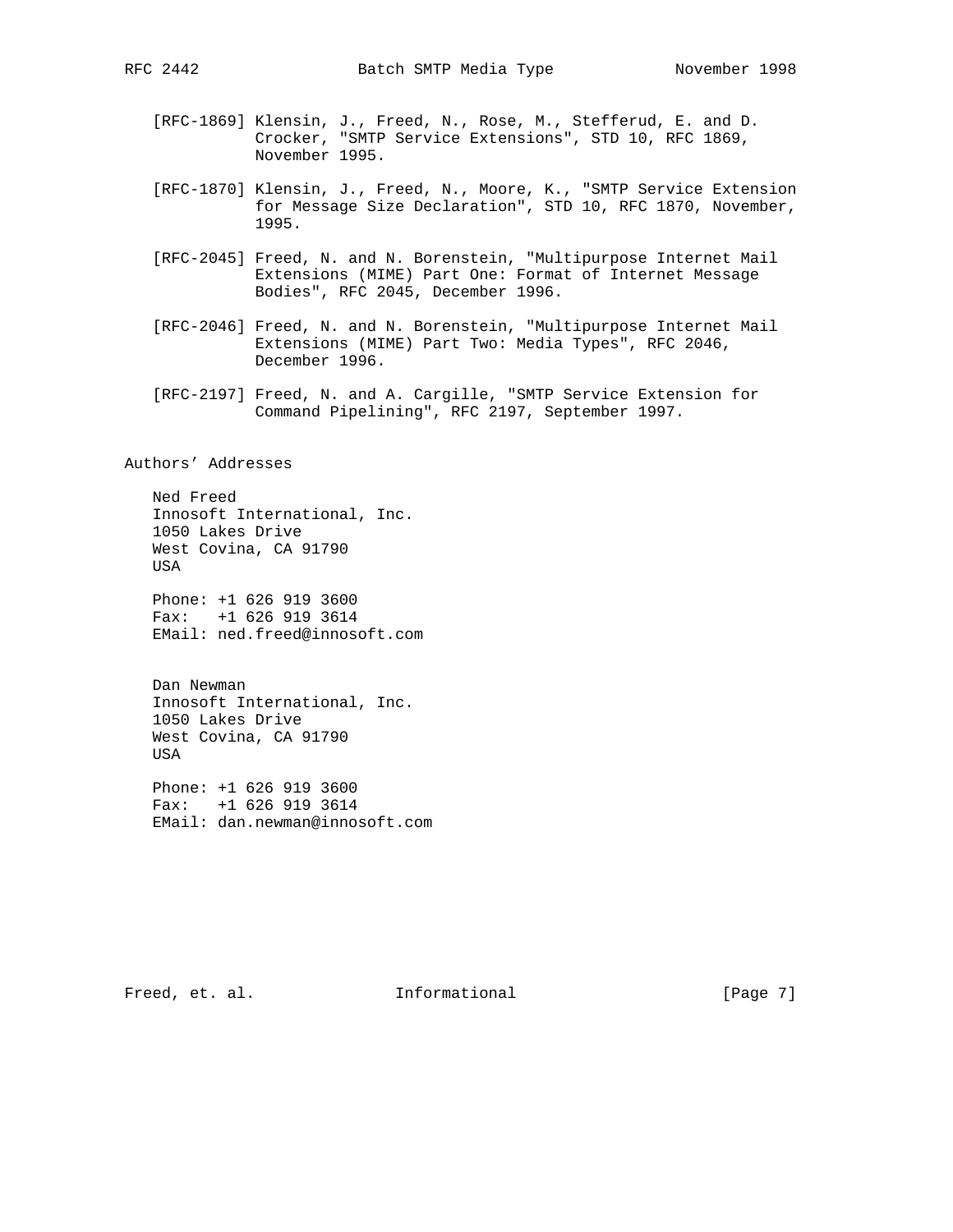Mark Hoy Mainbrace Corporation 1136 West Evelyn Avenue Sunnyvale, CA 94086

 tel: +1 408 774 5265 fax: +1 408 774 5290 email: mark.hoy@mainbrace.com

 Jacques Bellisent SunSoft

 Phone: +1 650 786 3630 EMail: jacques.belissent@eng.sun.com